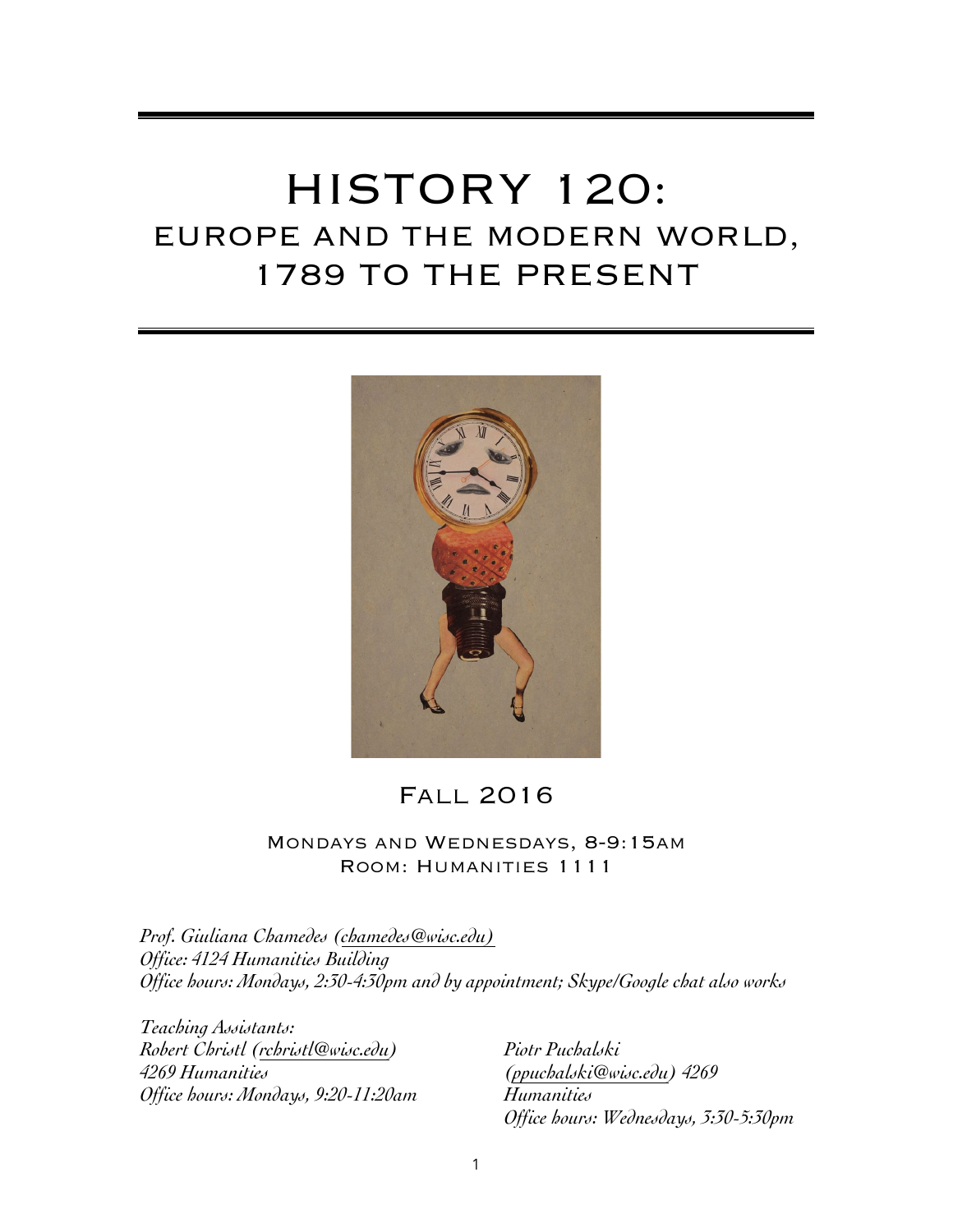### COURSE DESCRIPTION

Time travel is the name of the game in this survey of European history, which starts with the French Revolution and brings us up through the present day. Key topics in the course include the history and legacy of European imperialism; the consolidation of the modern nation-state; the rise of nationalism and internationalism; and the causes and consequences of World War I, World War II, and the Cold War.

Two overarching themes will guide us on our fast-paced journey through time and space:

- **1. Revolution:** The past 200+ years of European history have been years of revolution, marked by the overthrow of established governments and social orders. Have all of Europe's revolutions been violent, and is political violence necessary for the success of revolution? Do revolution and utopianism go hand-in-hand, or has Europe had anti-utopian or nonutopian revolutions? Finally, have Europe's many revolutions expanded the reach of democracy, and brought more freedom, justice, and equality to all? How (if at all) have they failed to live up to their promises?
- 2. Human Rights: "Human Rights t'assert, is to Rebel," said the Irish poet Nahum Tate before dying in debtor's prison in 1715. Tate was right: at the time he lived, "human rights" was a brand new idea, and it was a controversial one. But today, the notion that all human beings have a set of rights and entitlements just by virtue of being human doesn't sound rebellious at all – it sounds…well…pretty bland. Since the 1940s, human rights declarations, human rights courts, and human rights claims have become a dime a dozen. How did the idea, language, and practice of human rights get normalized in Europe over the course of the 19<sup>th</sup>, 20<sup>th</sup> and 21st centuries? When and why did human rights *stop* sounding revolutionary? Finally, in 2016, *do* all human beings in Europe have a set of rights and entitlements just by virtue of being human? In other words: has the dream of human rights for all being realized or not?

We will explore these questions through a combination of class discussions, lectures, and first-hand encounters with historical sources. Through three focused mini-projects, students will also become shapers and makers of history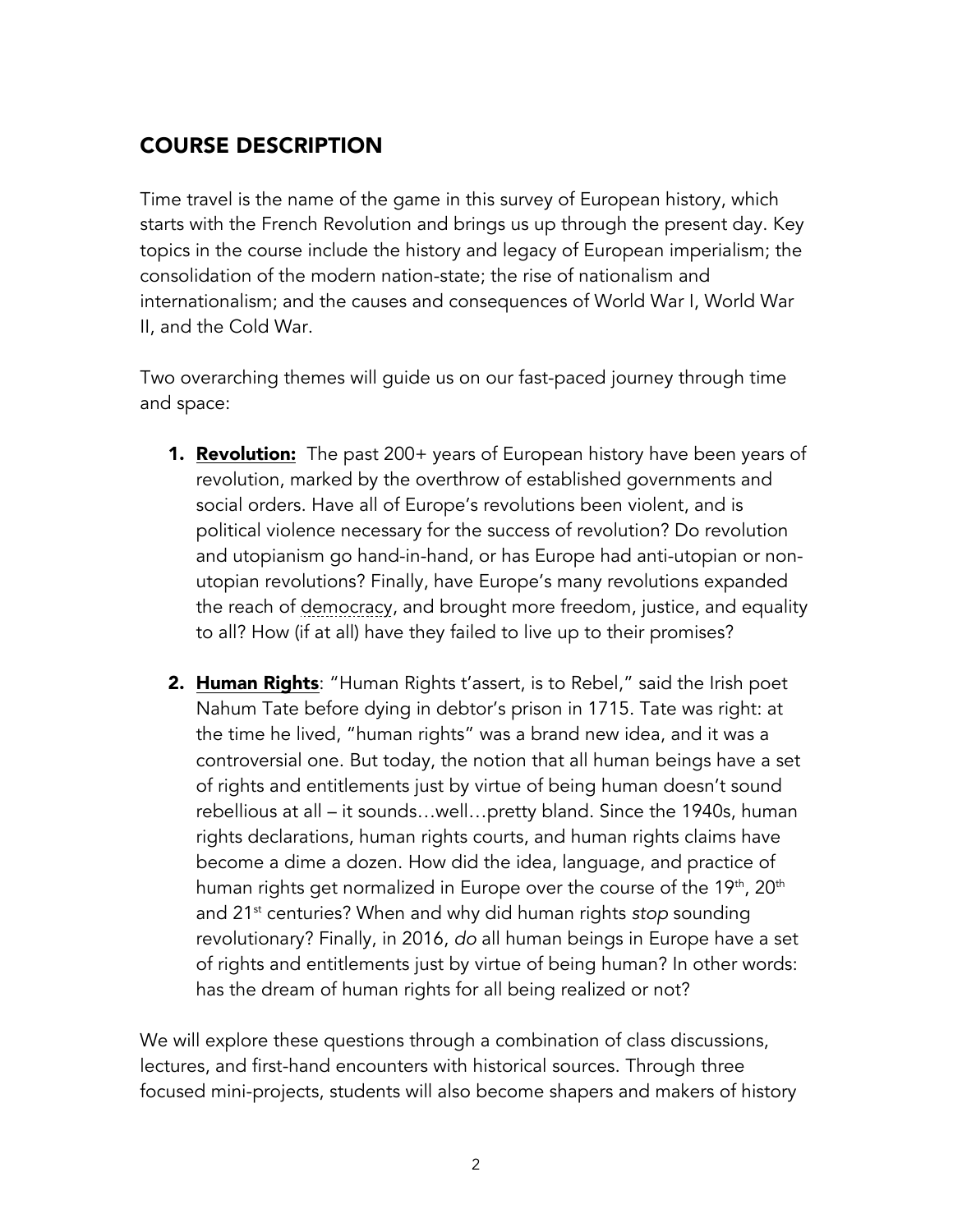themselves. They will one-up Wikipedia; pioneer new ways to see the past on its own terms; and craft an argument-based intervention on a historical topic that resonates at a personal level, and speaks to present-day concerns.

### COURSE OBJECTIVES

In this class, students learn a series of practical, transferable, skills.

Over the course of the semester, students will:

- Engage in critical thinking and probing source analysis
- Become powerful and persuasive writers
- Gain confidence as public speakers and active listeners
- Unearth and showcase original findings
- Evaluate the strength of arguments and the reputability of evidence
- Recognize and challenge logical fallacies
- Use historical perspective to illuminate contemporary problems

Throughout, students will also probe the many faces of revolution, and practice historicizing some words and phrase we hear every day, such as "human rights," "terrorism," "right-wing/left-wing," "fascism," "liberalism," and "nationalism."

### GRADE BREAKDOWN

One-up Wikipedia essay: 10% (2 pgs, double-spaced, with footnotes) Original interpretive essay: 15% (4-5 pgs, double-spaced, with footnotes) Draft: 5%; final essay: 10% Capstone essay: 15% (4-5 pgs, double-spaced, with footnotes)

Quizzes: 25% (two student-generated multiple-choice not-so-pop pop quizzes, each worth 10% of your grade; plus two I-promise-you-willautomatically-ace-it-if-you-show-up quizzes, worth 2.5% each.)

Participation: 35% (in section, in lecture, and on Learn@UW). Includes leading discussion on one occasion in section; doing a three-minute oral presentation of your interpretive paper; showing up regularly for lecture and student activities; and completing weekly Learn@UW posts. Your Learn@UW posts are due most Tuesdays by 5pm. Each post is worth 2% of your final grade, and is graded on a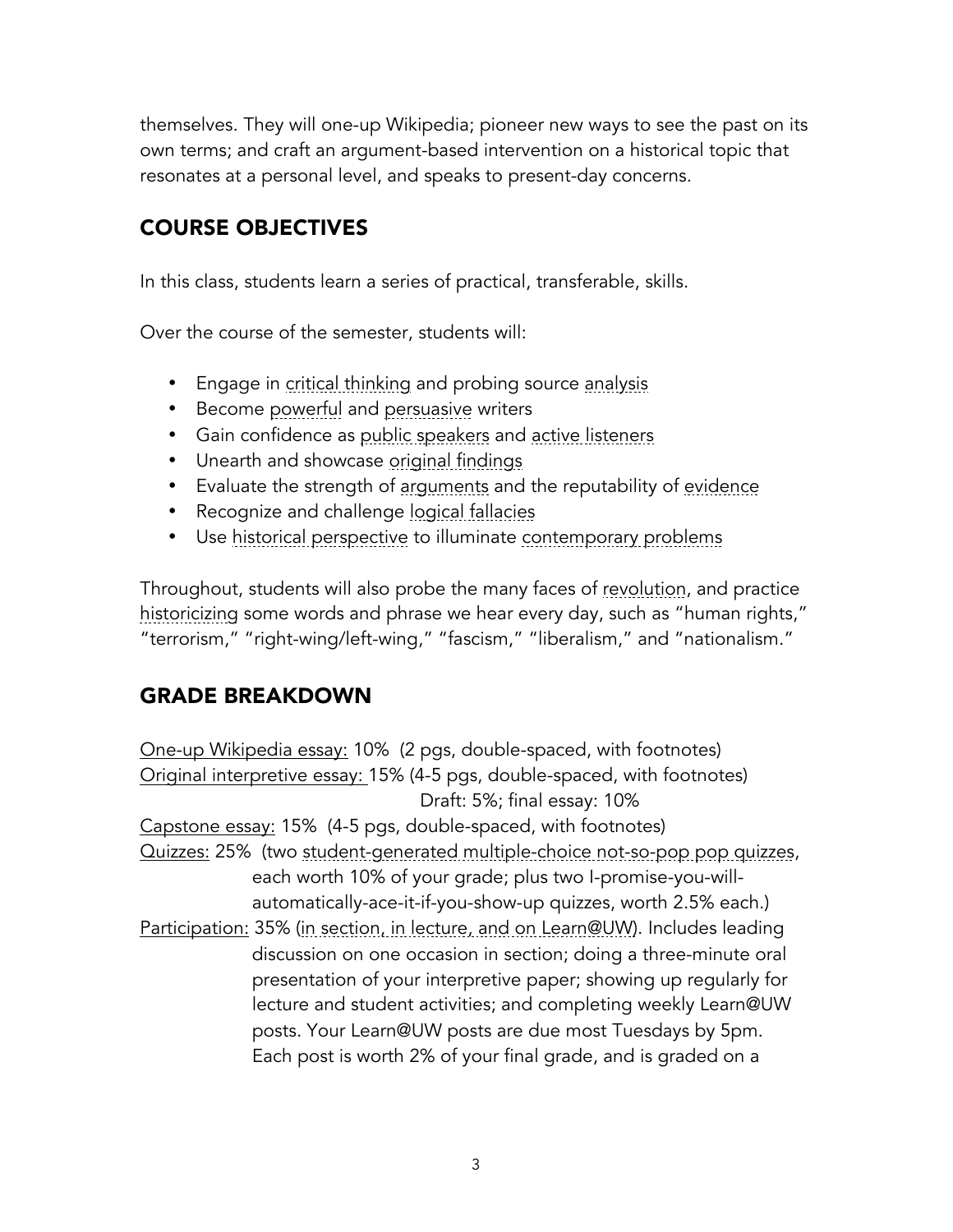simple three-point scale (2: on time, well-constructed, fulfills requirements of the assignment; 1: late OR poorly constructed OR doesn't fulfill all the requirements; 0: not submitted). Unless otherwise specified, there is no fixed assigned length for your post. That said, we suggest that you write at least five sentences in reply to the prompt. Check your section syllabus for more details.

Extra credit option: +3 points on final grade for the class (for example, if you're at an AB with 90/100, you'll get bumped to 93/100, an A). See below for extra credit options.

### GRADING SCALE

A = 93-100; AB = 88-92; B= 82-87; BC = 77-81; C = 72-76; D = 67-71; F= 66-0

### COURSE MATERIALS

The following two texts are available for purchase from the University bookstore or on reserve at the College Library. Please make sure to consult these particular editions:

- Karl Marx and Friedrich Engels, *The Communist Manifesto*, Penguin edition
- Adam Hochschild, *King Leopold's Ghost: A Story of Greed, Terror, and Heroism in Colonial Africa*, Houghton Mifflin

All of the other course readings, unless otherwise indicated, will be available for purchase as a Coursepack at the Sewell Social Science Building, room 6120 (1180 Observatory Drive). All of the Coursepack readings will also be posted on Learn@UW in PDF form. To access the course readings on Learn@UW, click on "Materials," and then on "Content," and then click on the week at hand.

### HELP WITH WRITING

#### (FOR ESTABLISHED PRIZE-WINNING NOVELISTS…AND EVERYONE ELSE)

The History Lab: The History Lab is a free resource center where experts (Ph.D. students) will assist you with your history papers. No matter your stage in the writing process—choosing a topic, conducting research, composing a thesis, outlining your argument, revising your drafts—the History Lab staff is here to help you sharpen your skills and become a more successful writer. Sign up for a one-on-one consultation online: http://go.wisc.edu/hlab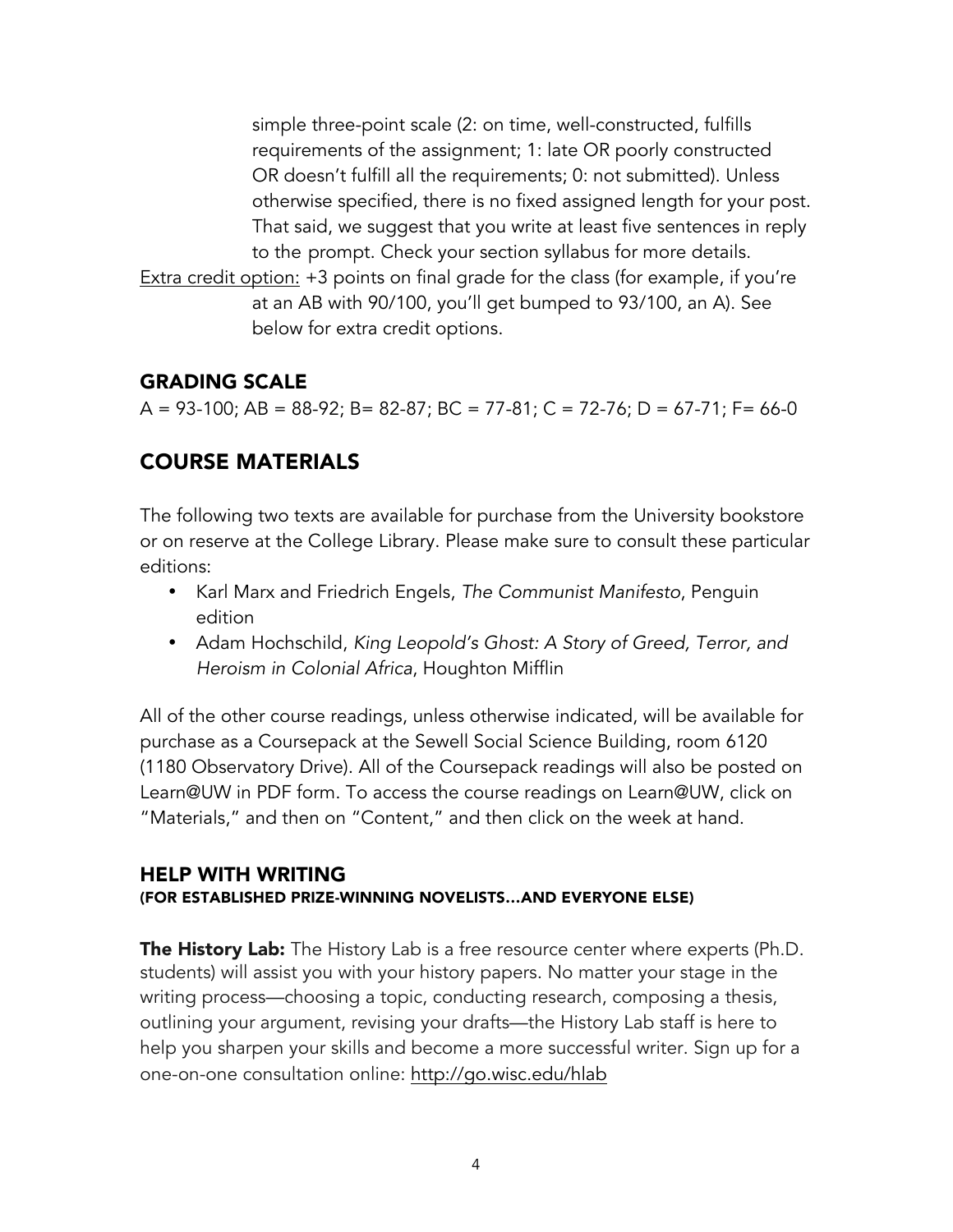Another great place to for free help with your writing is the **Writing Center**. Please visit http://www.writing.wisc.edu for details.

### MCBURNEY STUDENTS

Welcome! Let's chat at your earliest convenience to make arrangements for accommodation. Please bring a copy of your Visa to our meeting.

### EXTRA CREDIT OPPORTUNITY

You can get a +3 point boost on your final grade for this class if you write a one page, single-spaced, analysis of one an events, movie, or piece of music connected to course themes. In your analysis, don't limit yourself to providing a summary of the plot/conversation/lyrics; give us your take on how the course has helped you frame the piece in a new way. You must complete your extra credit assignment by **December 7<sup>th</sup>** to get it counted towards your final grade. Some ideas for what you can do:

- Attend a talk on campus on a topic related to course themes. The prof & TA will be giving specific suggestions throughout the semester. If you come across anything, please let us know!
- Watch a relevant movie at UW-Madison's Cinemateque!
- Reflect on any piece of music, movie, TV show, or news article that touches directly on course themes. Feel free to get creative!

# KEY DATES, AT A GLANCE

- September  $7$ or  $8<sup>th</sup>$  (in section): First show-up-and-ace-it quiz
- September 27<sup>th</sup>: Three-sentence challenge (a special Learn@UW post)
- October  $14<sup>th</sup>$ : One-up Wikipedia essay due (2 pgs)
- October 24<sup>th</sup>: First student-generated quiz
- November  $4<sup>th</sup>$ : Draft of original interpretive essay (4-5 pgs)
- November 28<sup>th</sup>: Final version of original interpretive essay (4-5 pgs)
- December 5<sup>th</sup>: Second student-generated quiz
- December 7 or  $8<sup>th</sup>$  (in section): Second show-up-and-ace-it quiz
- December 14<sup>th</sup>: Capstone essay due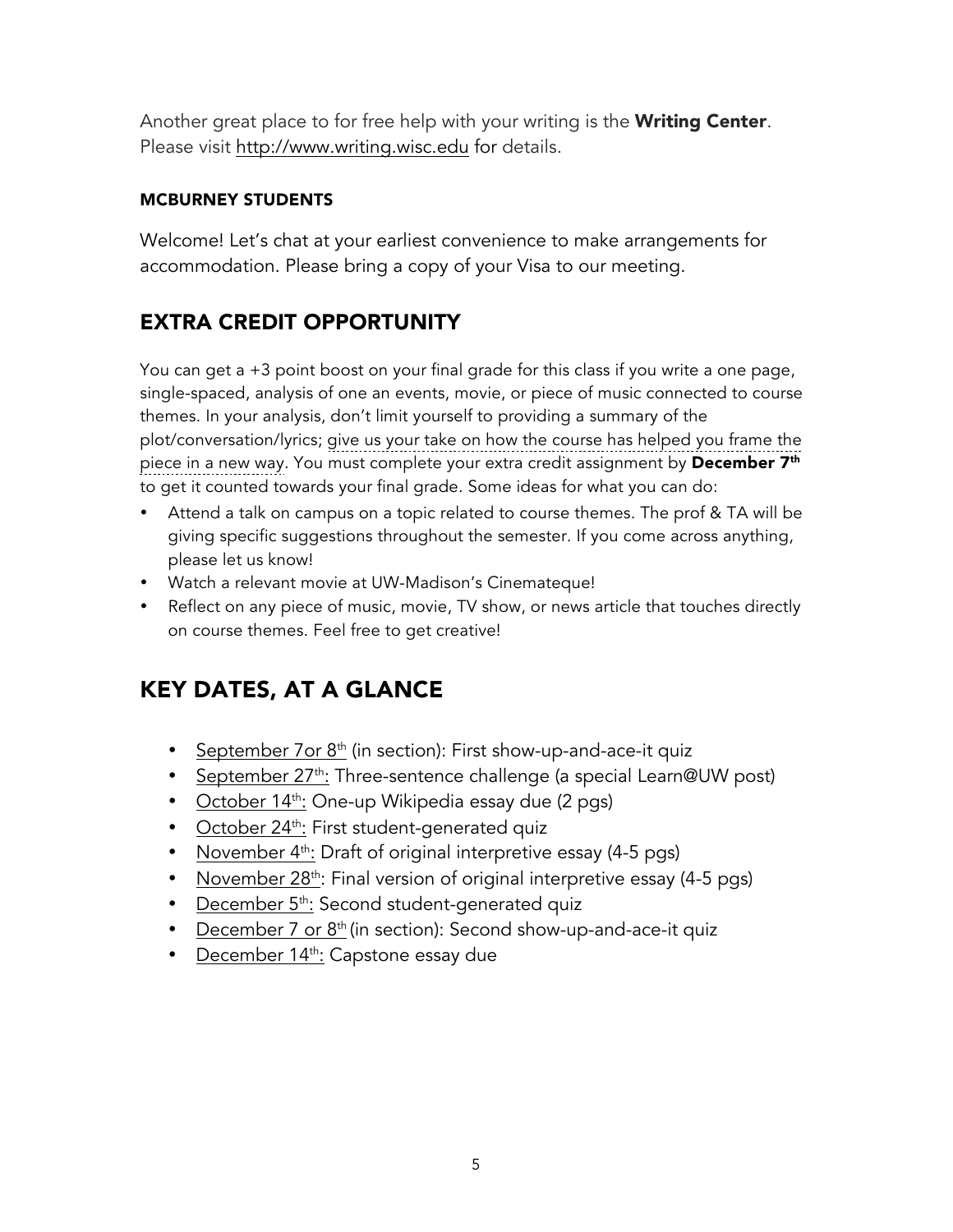# SCHEDULE OF READINGS

# WEEK 1: WELCOME TO THE COURSE

### 1. Welcome to the course (Wednesday Sept 7)

First show-up-and-ace-it quiz in section this week.

### Reading:

- Two primary sources:
	- o Jean-Jacques Rousseau, *The Social Contract* (1762), selections
	- o "The Declaration of the Rights of Man and Citizen" (1789)
- Two quick reads on method:
	- o Thorin Klosowski, "Back to Basics: Perfect your Note-Taking Techniques"
	- o Sarah McNair Vosmeier, "On Marginalia: Note Taking for College Students and Others Who Want to Make the Most of Their Reading Time"

## WEEK 2: THE FRENCH REVOLUTION AND HUMAN RIGHTS

- 2. Why did the French Revolution happen? (Monday Sept 12)
- 3. Expanding rights and rolling heads (Wednesday Sept 14)

- Declaration of the Rights of Man and Citizen (revisit)
- Olympe De Gouges, "Declaration of the Rights of Women" (1791)
- Zalkind Hourwitz, "Vindication of the Jews" (1789)
- Abbé Sièyes, "What is the Third Estate?" (1789)
- Maximilien Robespierre, "Report on the Principles of Political Morality" (1794); "The Cult of the Supreme Being" (1793)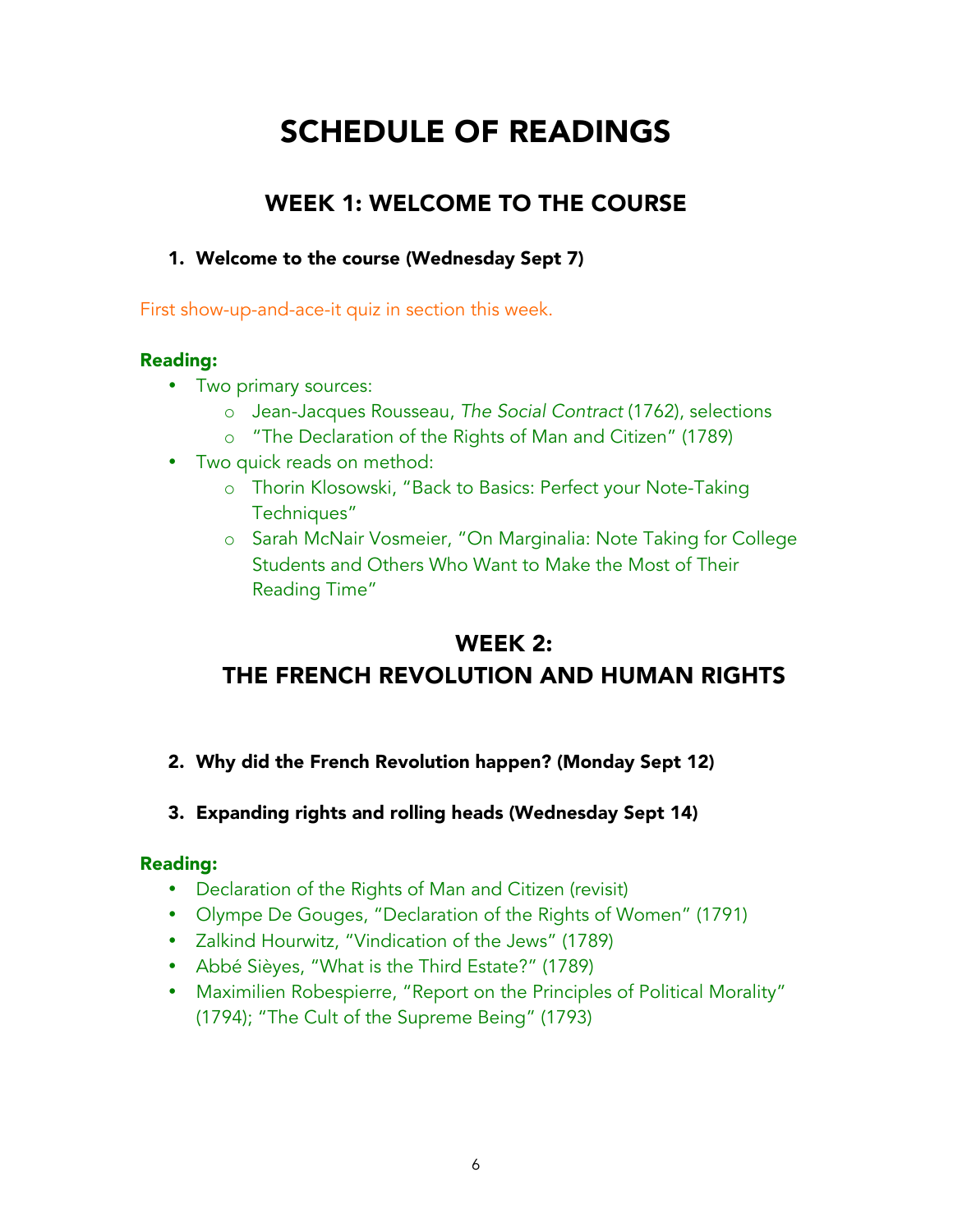# WEEK 3: OH. DID YOU MEAN SLAVES AND COLONIZED SUBJECTS, TOO? (Take 1)

- 4. European imperialism and the Haitian Revolution (Monday Sept 19)
- 5. Napoleon Bonaparte, nationalism, and the counter-revolution (Wednesday Sept 21)

### Reading:

- Edmund Burke, "Reflections on the Revolution in France" (1790)
- "A Chronology of Events Related to the Slave Revolution the Caribbean" (1635-1805)
- "The Code Noir" (1685)
- "Letters from the Slave Revolt in Martinique" (August-September 1789)
- The Free Citizens of Color, "Address to the National Assembly" (October 1789)
- Antoine Dalmas, "History of the Revolution of Saint-Domingue" (1814)
- The National Convention, "The Abolition of Slavery" (1794)

## WEEK 4: THE INDUSTRIAL REVOLUTION

- 6. Winners and losers of the industrial revolution (Monday Sept 26)
- 7. Liberalism and communism (Wednesday Sept 28)

### (NOTE: this is a heavy-lifting reading week; plan accordingly!)

- Friedrich Engels, *The Condition of the Working-Class in England in 1844* (1845), selections
- Karl Marx and Friedrich Engels, *The Communist Manifesto* (1848), authors' preface ("A spectre is haunting Europe…"), chapter 1 ("Bourgeois and Proletarians"), and chapter 2 ("Proletarians and communists") [NOTE: This reading is *not* in the Coursepack!]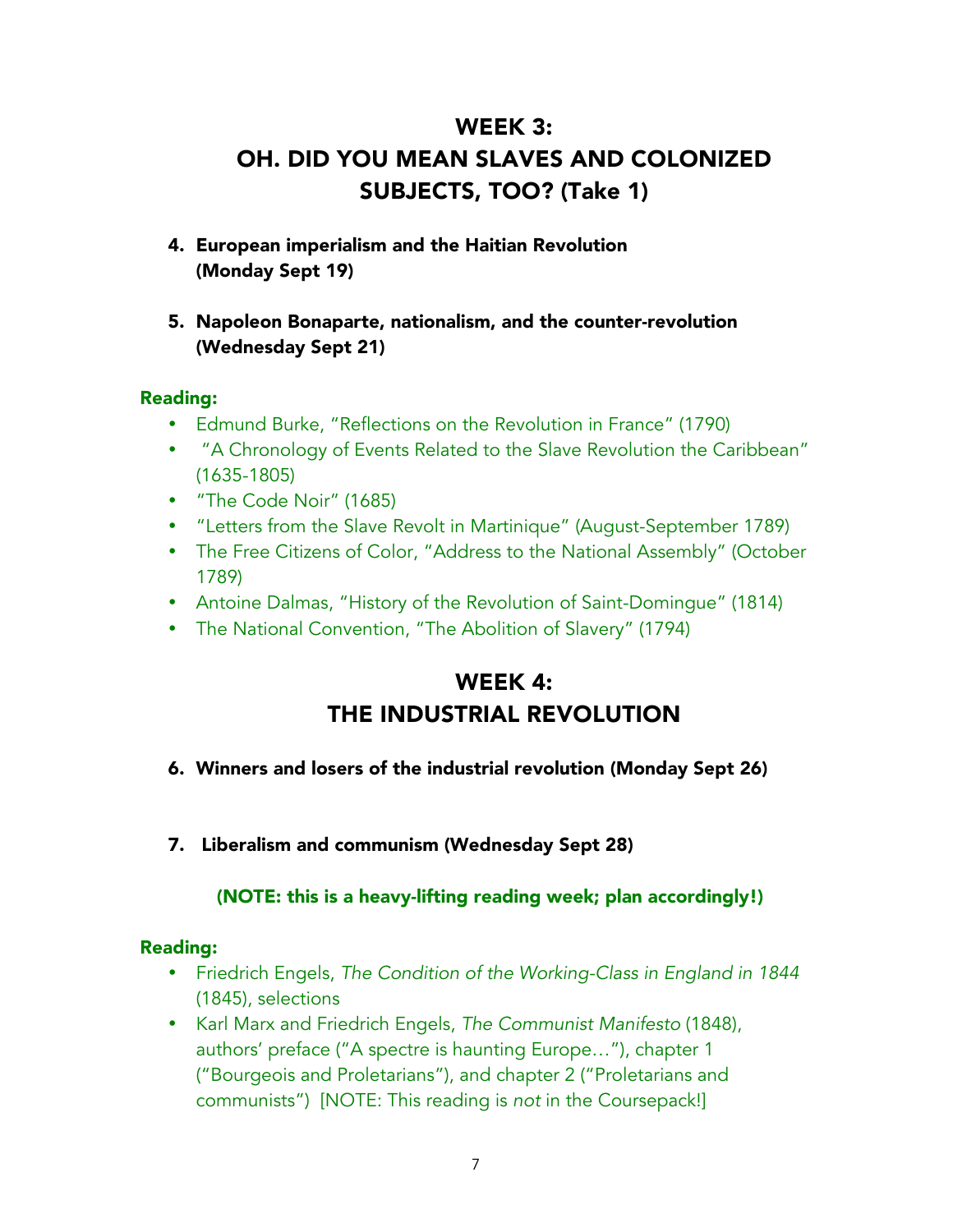- Adam Smith, *An Inquiry into the Nature and Causes of the Wealth of Nations* (1776), selections
- John Stuart Mill, *On Liberty* (1859), selections

## WEEK 5: NATIONALISM AND THE 'NEW IMPERIALISM'

- 8. The 1848 revolutions and nationalism (Monday Oct 3)
- 9. The "New Imperialism" (Wednesday Oct 5)

### Reading:

- "Rise of Nationalism in Europe" (Wikipedia) > https://en.wikipedia.org/wiki/Rise\_of\_nationalism\_in\_Europe [NOTE: This reading is not in the Coursepack! Check it out online!]
- Benedict Anderson, intro, *Imagined Communities: Reflections on the Origins and Spread of Nationalism* (1983)
- Mortimer Chambers, Barbara Hanawalt, Theodore K. Rabb, Isser Woloch, and Lisa Tiersten, "The Politics of Nationalism," and "The New Imperialism," in *The Western Experience*, pp.675-6; 745-753.
- Prof. GC, "The historian's toolkit."
- Adam Hochschild, *King Leopold's Ghost: A Story of Greed, Terror, and Heroism in Colonial Africa* (1998), pp.1-5; pp. 61-75. [NOTE: This reading is not in the Coursepack! Buy it or borrow it from the library.]

# WEEK 6: OH. DID YOU MEAN SLAVES AND COLONIZED SUBJECTS, TOO? (Take 2)

10.In-class debate: the Belgian Congo (Monday Oct 10)

11.The Making of the Great War (Wednesday Oct 12)

### ONE-UP WIKIPEDIA PAPER DUE IN YOUR TA'S MAILBOX BY 5PM ON FRIDAY, OCTOBER 14TH

(NOTE: this is a heavy-lifting reading week; plan accordingly!) Reading: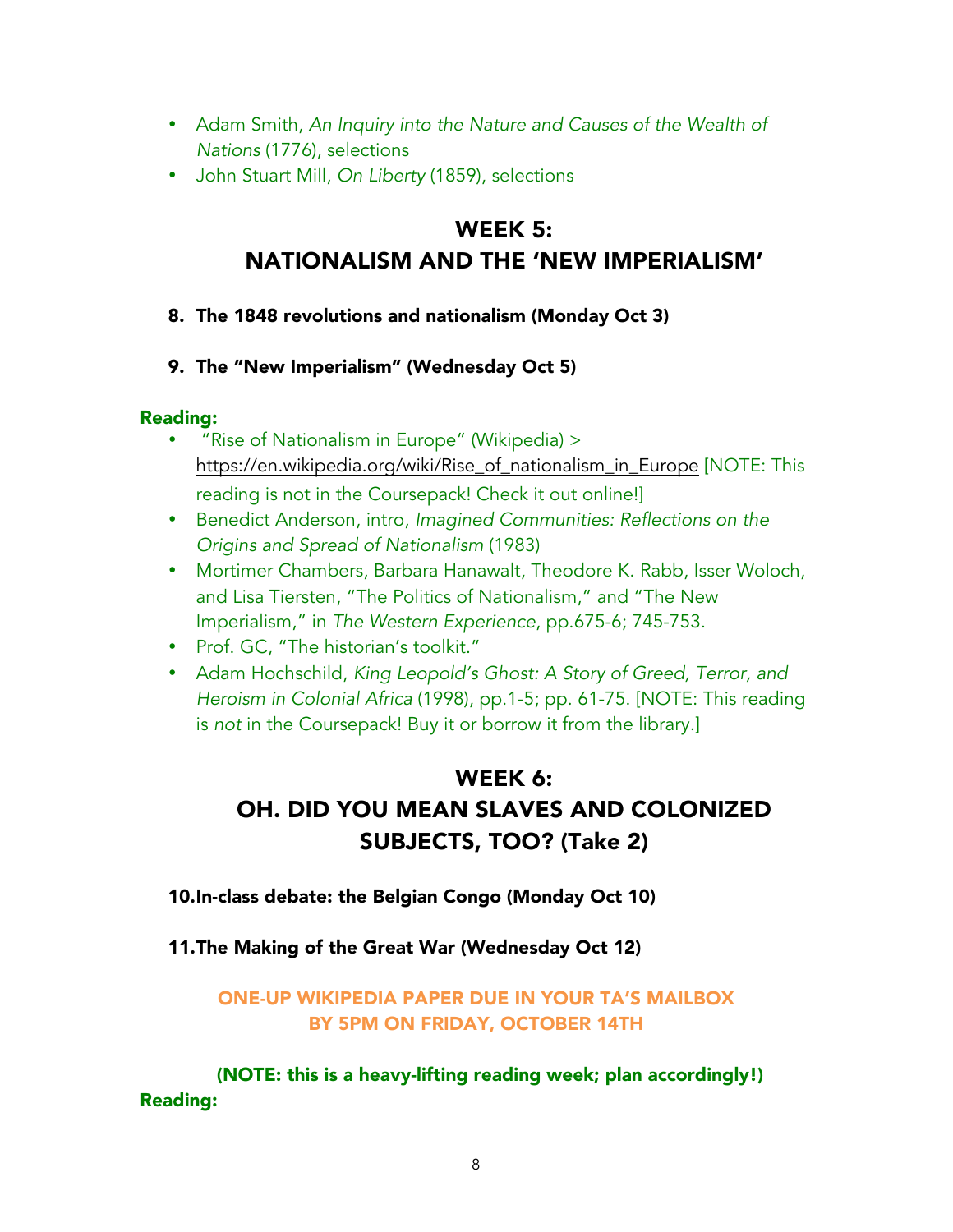- Rudyard Kipling, "The White Man's Burden" (1899)
- Edward Morel, "The Black Man's Burden" (1903)
- Adam Hochschild, *King Leopold's Ghost: A Story of Greed, Terror, and Heroism in Colonial Africa* (1998), pp.84-87; pp.115-139; pp.167-194; pp.209-234; pp.304-306. [Again, this reading is *not* in the Coursepack!]

# WEEK 7: THE FIRST WORLD WAR

### 12. The Great War and the Paris Peace Settlement (Monday Oct 17)

### 13. Guest Lecture: Benjamin Raiklin on the Russian Revolution (Wednesday Oct 19)

#### Reading:

- Robert W. Strayer and Eric W. Nelson, "The First World War: European Civilization in Crisis, 1914-8," in *Ways of the World: A Brief Global History*, pp.882-891.
- Rudyard Kipling, "For All We Have and Are" (1914); "A Dead Statesman" (1918); "Common Form" (1918)
- Robert W. Strayer and Eric W. Nelson, "Global Communism," *Ways of the World: A Brief Global History*, pp.930-936.
- Vladimir Lenin, "Our Programme" (1899)
- Alexandra Kollontai, *The Autobiography of a Sexually Emancipated Communist Woman* (1926), selections
- Vladimir Mayakovsky, "The Poet Worker" (1918); "Lines on a Soviet Passport" (1929)

# WEEK 8: REVOLUTION AND COUNTER-REVOLUTION AFTER THE GREAT WAR

14. Art, politics, and women after World War I (Monday Oct 24)

BEGINNING OF CLASS: NOT-SO-POP POP QUIZ #1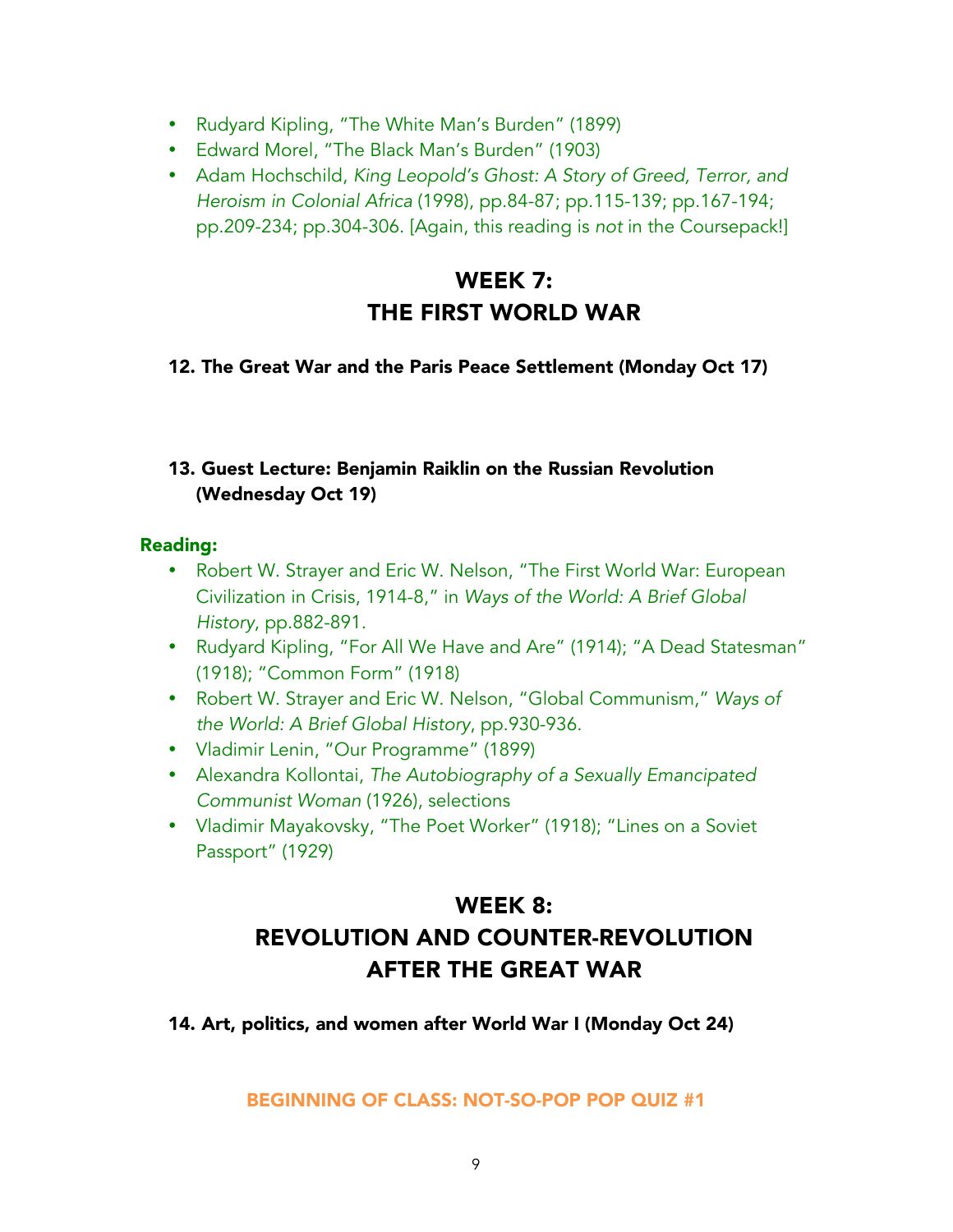### (first student-generated quiz)

### 15.The Fascist seizure of power in Italy (Wednesday Oct 26)

### Reading:

- "Italian Fascism," *The Western Experience*, pp.822-6.
- Mary Burke diary, "10-28-1922" entry, Wisconsin Historical Society.
- Benito Mussolini, "Fascism's Myth: The Nation" (1922); "Speech of 3 January 1925" (1925); "Aphorisms" (1922-42)
- Giovanni Gentile, "Fascism as a Total Conception of Life," in *Fascism,* ed. Roger Griffin, pp. 53-54.

### WEEK 9: FASCISM ON THE RISE

- 16. The war for hearts and minds (Monday Oct 31)
- 17. From democracy to dictatorship in Germany (Wednesday Nov 2)

### DRAFT ONE OF ORIGINAL INTERPRETIVE PAPER DUE IN YOUR TA'S MAILBOX BY 5PM ON FRIDAY, NOVEMBER 4th

- Robert Paxton, "The Five Stages of Fascism," *The Journal of Modern History* (1998): 1-23.
- Joseph Goebbels, "The Total Revolution of National Socialism" (1933); two speeches on the tasks of the Reich Ministry for Popular Enlightenment and Propaganda (1933)
- Paula Siber, "The New German Woman" (1933)
- Adolf Hitler, "The Discovery of Anti-Semitism in Vienna," in *Mein Kampf* (1925-6)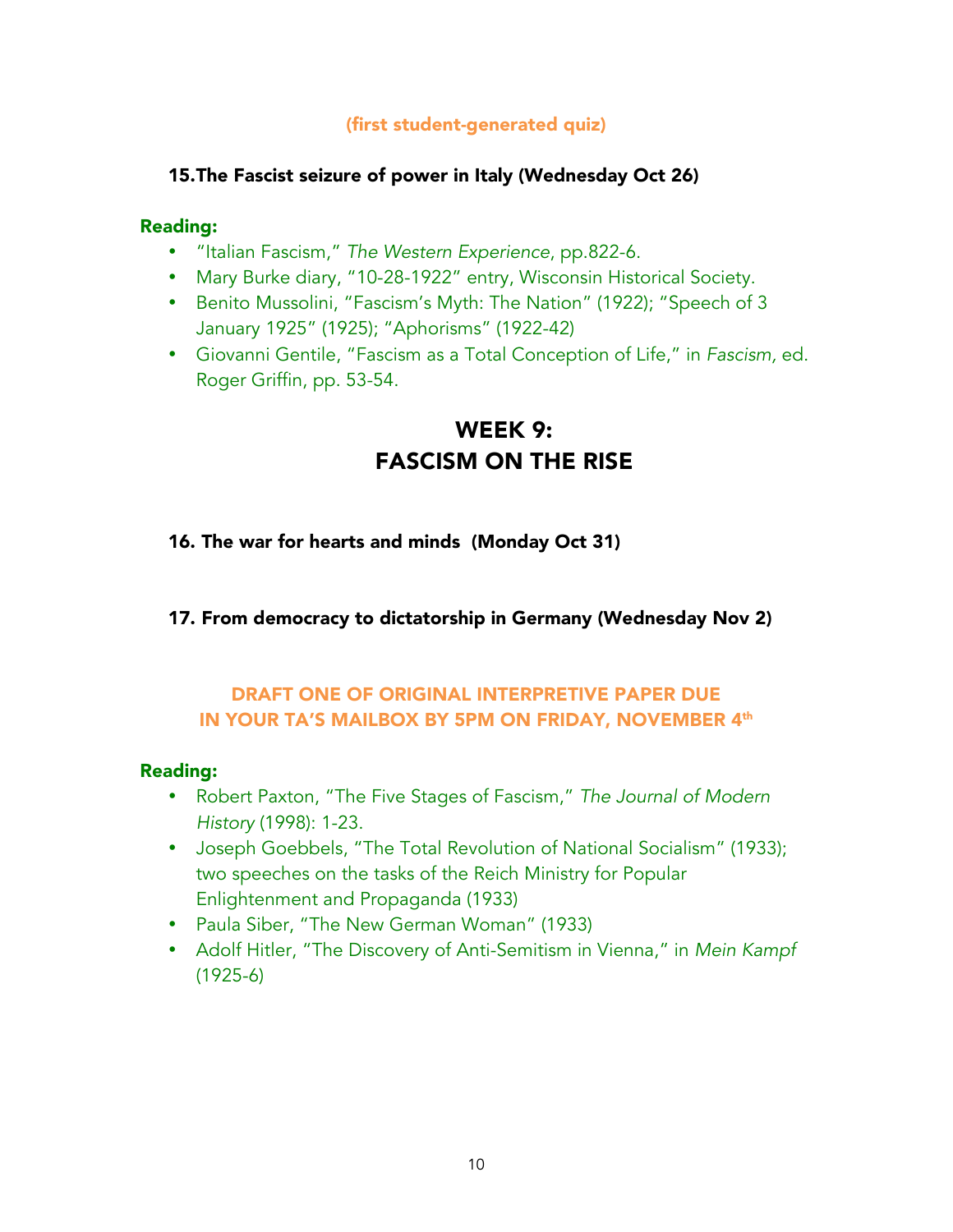# WEEK 10: THE SPANISH CIVIL WAR

### 18. Guest Lecture: Robert Christl on the Spanish Civil War and the Spanish Revolution (Monday Nov 7)

### 19.Nazi-Fascist imperialism (Wednesday Nov 9)

#### Reading:

- Paul Preston, "A Divided Society: Spain Before 1931," in *The Spanish Civil War: Reaction, Revolution and Revenge*, pp.17-37.
- Peter Kropotkin, "The Anarchist Idea" (1879) and "Declaration of the Anarchists Arraigned Before the Criminal Court in Lyon" (1883)
- Errico Malatesta, "The Anarchist International, and War" (1915)
- "Manifesto of the Thirty" (1931)

### WEEK 11: WORLD WAR II

- 20. World War II (Monday Nov 14)
- 21. Special Guest: John Tedeschi, eyewitness to World War II (Wednesday Nov 16)

### (NOTE: this is a heavy-lifting reading week; plan accordingly!)

- "The Nightmare: World War II," *The Western Experience*, 853-75.
- John Tedeschi, *Italian Jews Under Fascism, 1938-1945: A Personal and Historical Narrative* (2015), chapters 1-2, 13.
- "Racial manifesto" (1938)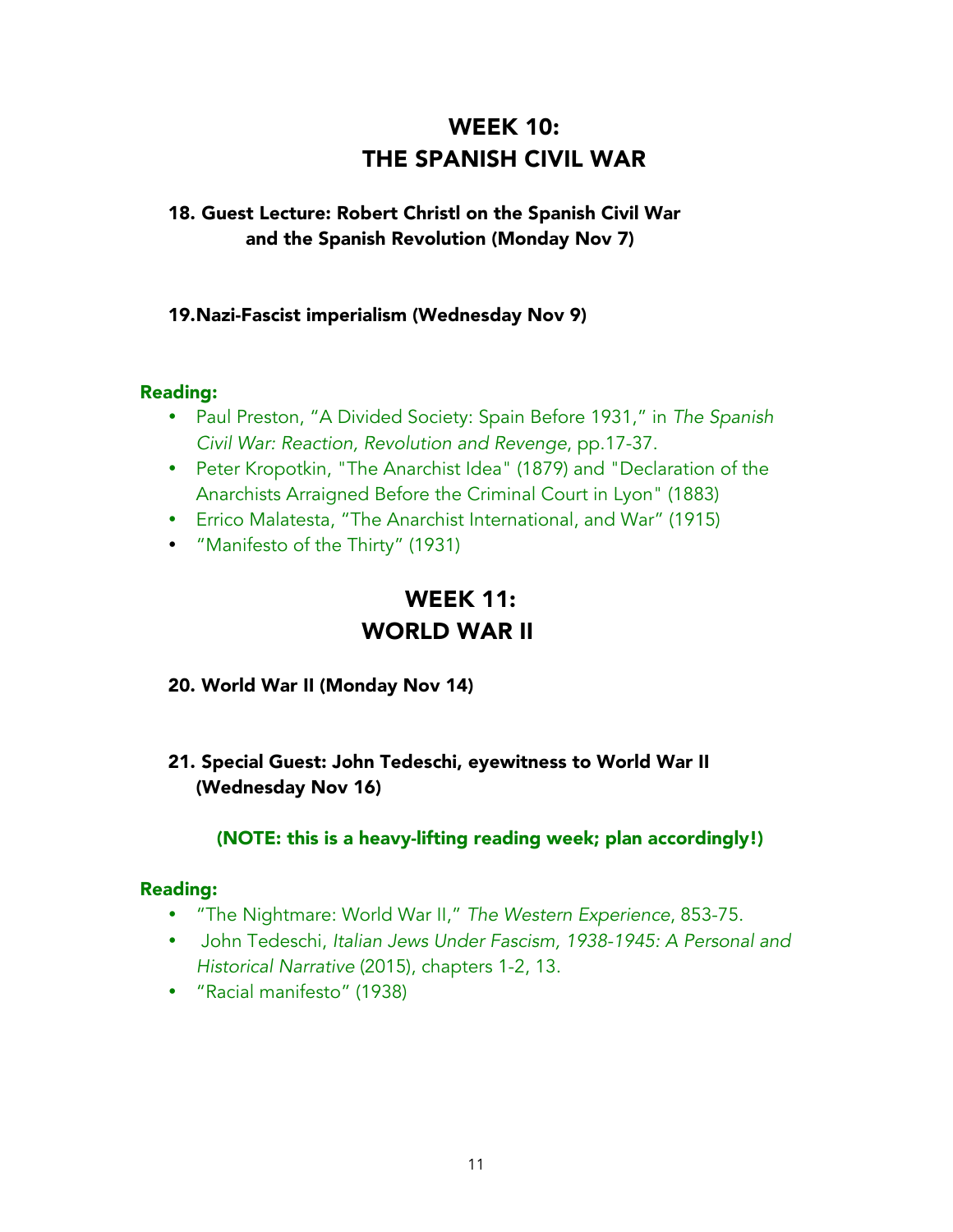# WEEK 12: DECOLONIZATION AND HUMAN RIGHTS

### 22. The end of World War II, decolonization, and human rights (Monday Nov 21)

### 23. NO CLASS & NO SECTION -- ENJOY THANKSGIVING, EVERYONE! (Wednesday Nov 23)

### Reading:

- Aimé Césaire, "Discourse on colonialism" (1950)
- "Explaining African and Asian Independence," *Ways of the World*, pp.978-82.
- "Postcolonial Europe," *The Western Experience*, pp.937-947.

# WEEK 13: THE POWER OF THE POWERLESS? PROTEST CULTURES AFTER WORLD WAR II

### 24. The origins of 1968 (Monday Nov 28)

### FINAL VERSION OF ORIGINAL INTERPRETIVE PAPER DUE AT THE BEGINNING OF CLASS TODAY.

### 25. Democracy from below: 1968 as revolution? (Wednesday Nov 30)

- John Merriman, "Political Realignments," *A History of Modern Europe*, pp.1109-1124; 1130-6; 1179-1180; 1190-1193.
- Nikita Khruschev, "On the Cult of Personality and Its Consequences" (1956)
- Vaclav Havel, "The Power of the Powerless" (1977)
- Declaration of Charter 77 (1977)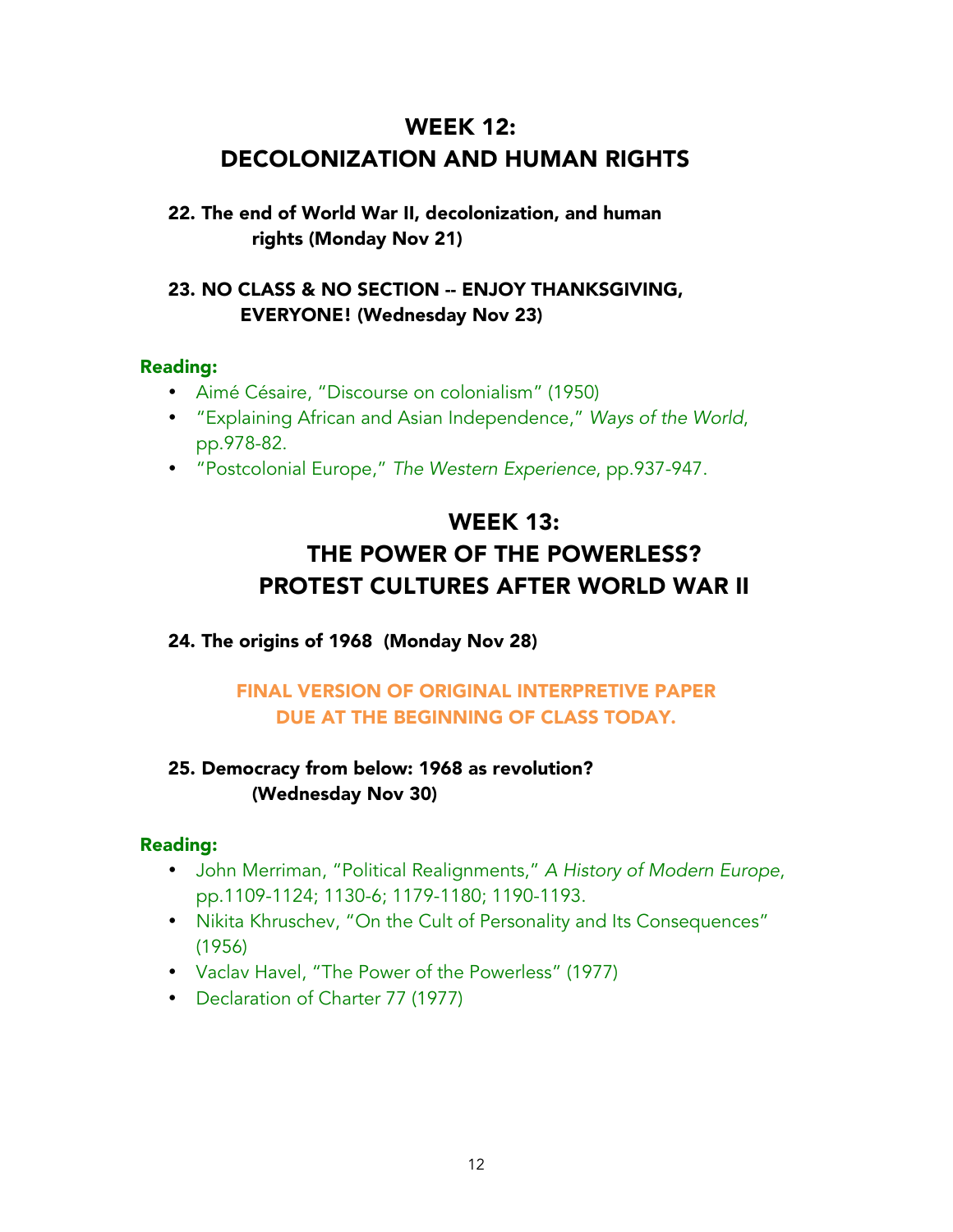# WEEK 14: THE LAST REVOLUTIONS OF THE 20<sup>th</sup> CENTURY

### 26.The fall of the Berlin Wall; human rights triumphant? (Monday Dec 5)

### BEGINNING OF CLASS: NOT-SO-POP POP QUIZ #2 (final student-generated quiz)

### 27.Special Guest: Peter Raina, eyewitness to the 1989 revolutions

### (Wednesday Dec 7)

Second pass-it-if-you-show-up-self-evaluation quiz in section.

#### Reading:

- Solidarity Union, "The Twenty-One Demands" (1980)
- "The Fall of the Soviet Union and the Eastern Bloc," in *The Western Experience*, pp.914-25.
- Vladimir Tismaneanu, "The Revolutions of 1989: Causes, Meanings, Consequences," *Contemporary European History* 18, no. 3 (2009): 271- 288.

### WEEK 15: THE END OF HISTORY?

### 28.Who counts as European? Human rights in Europe since 1989

### (Monday Dec 12)

29.The end of history? (Wednesday Dec 14)

#### CAPSTONE PAPER DUE TODAY AT THE BEGINNING OF CLASS.

#### Reading:

• Mark Mazower, "Epilogue: Making Europe," from *Dark Continent*

### NO SECTION THIS WEEK! Enjoy the break!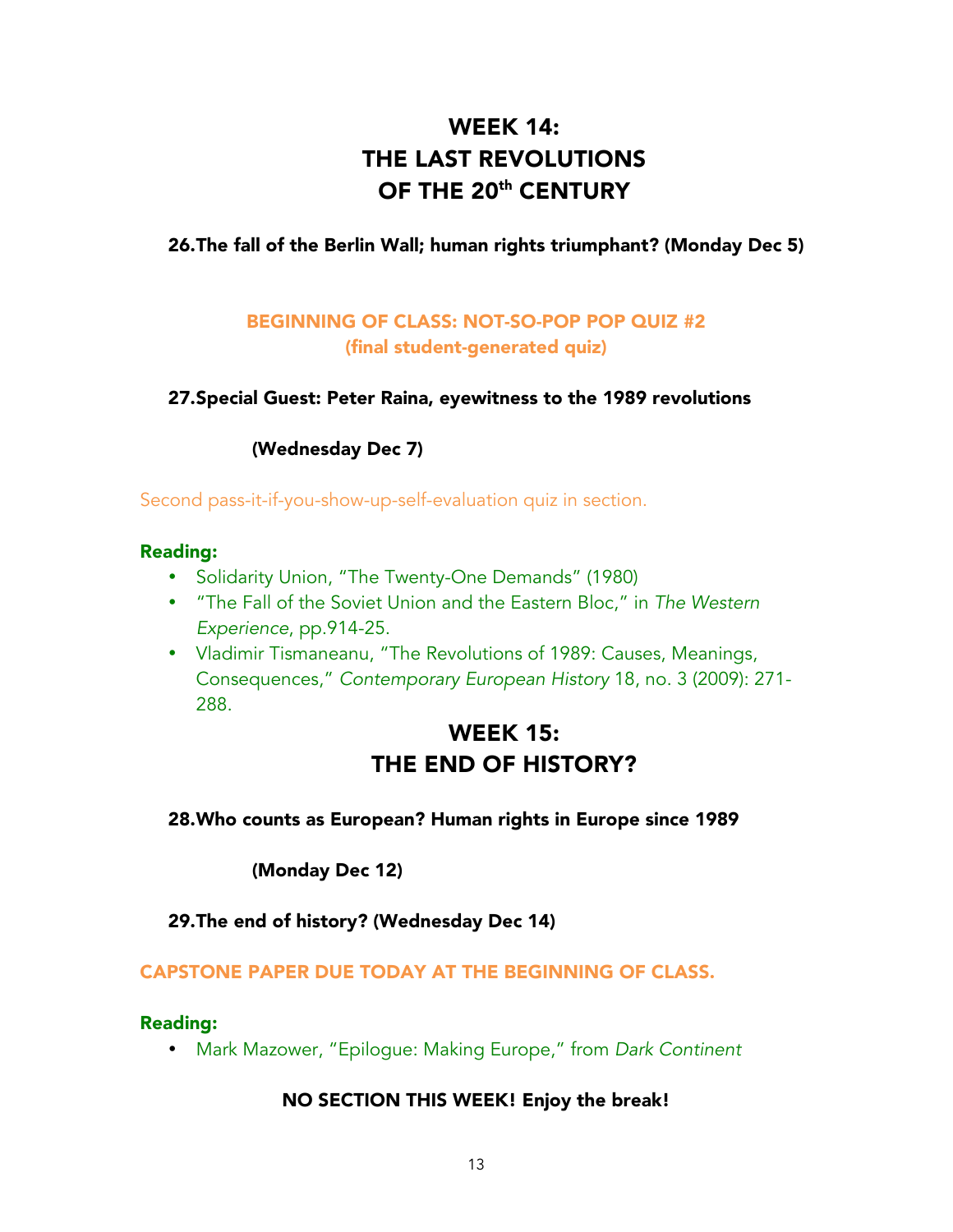### SYLLABUS APPENDIX

#### Academic Misconduct

As a UW-Madison student, it is your responsibility to be informed about what constitutes academic misconduct, how to avoid it and what happens if you decide to engage in it. Academic misconduct is governed by state law. Examples of academic misconduct include (but are not limited to):

- Plagiarism (turning in work of another person and not giving them credit)
- Having a friend answer your clicker questions when you are absent
- Stealing an exam or course materials
- Copying another student's homework
- Cheating on an exam (copying from another student, using unauthorized material)
- Working on an assignment with others when you are supposed to do so independently

#### *How Do I Avoid Academic Misconduct?*

- Know how to cite sources in a paper, lab report or other assignments
- Use the Writing Center or the History Lab for help with citations.
- Avoid copying and pasting directly into your paper from the internet
- Understand the expectations and limitations when working in groups (i.e., Is collaboration allowed on the project and the written paper, or only the project and your written paper should be done alone)
- If you aren't sure if something is allowed, ask your instructor
- For more information, please see http://www.students.wisc.edu/doso/student-resources/

#### Paper Grading Criteria

The grade scale goes like this:

 $A+$  paper = Mind-blowingly good.

#### A paper: Very good.

(An A paper has a clear, well-articulated thesis in the first paragraph; the argument of the paper supports the thesis well and thoroughly; and the paper amply fulfills the instructions of the paper assignment . All claims are supported by citations and explanations of the textual evidence. Additionally, the paper displays careful reading of the source material and considered thought about the material. Finally, the paper has excellent English grammar and usage; it has a wellorganized structure; it has no proofreading errors; and it has correct citations for all sources.)

#### **B paper: Pretty good.**

(A B paper has a thesis, follows the instructions of the paper assignment, indicates reading of the source material, and displays thought about the material. Claims are supported by textual evidence. The paper uses correct English grammar and usage, has good paragraph structure, has adequate citations for all sources, and may have some errors in proof-reading.)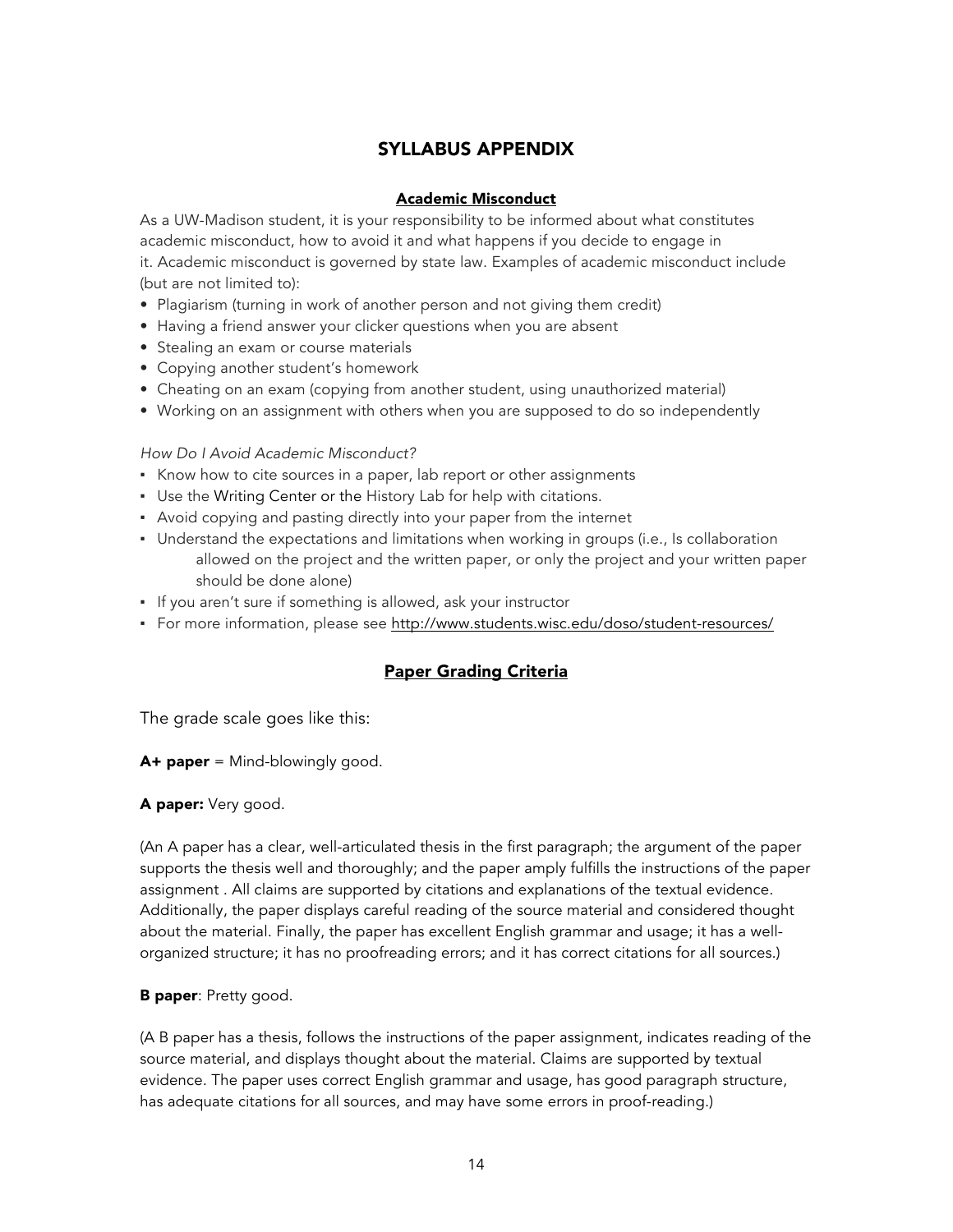C paper: A bit subpar.

(In a C paper, the thesis is unclear. The paper does not have clear paragraphs; does not follow the instructions; displays cursory reading or misunderstanding of the material; contains unnecessary digressions or vacuous generalizations. In the paper, claims are not supported by the textual evidence cited or the thesis is not supported by the argument of the paper. The paper has not been proofread, and contains errors in grammar or usage. The citations of sources are inadequate.)

D paper: Seriously subpar.

(A D paper does not fulfill the assignment. It does not have a thesis. It does not have paragraphs. It shows that the source material has not been read. It contains errors in grammar or usage or inadequate proofreading. It does not indicate quotations. Claims are unsubstantiated.)

F paper: No comment.

(It's like a D paper, but a lot worse.)

#### Goals of the History Major

(Approved by the department, March 23, 2011; revised by the department, February 27, 2013)

The goal of the history major is to offer students the knowledge and skills they need to gain a critical perspective on the past. Students will learn to define important historical questions, analyze relevant evidence with rigor and creativity, and present convincing arguments and conclusions based on original research in a manner that contributes to academic and public discussions. In History, as in other humanistic disciplines, students will practice resourceful inquiry and careful reading. They will advance their writing and public speaking skills to engage historical and contemporary issues.

To ensure that students gain exposure to some of the great diversity of topics, methodologies, and philosophical concerns that inform the study of history, the department requires a combination of courses that offers breadth, depth, and variety of exposition. Through those courses, students should develop:

- 1. Broad acquaintance with several geographic areas of the world and with both the premodern and modern eras.
- 2. Familiarity with the range of sources and modes through which historical information can be found and expressed. Sources may include textual, oral, physical, and visual materials. The data within them may be qualitative or quantitative, and they may be available in printed, digital, or other formats. Modes of expression may include textbooks, monographs, scholarly articles, essays, literary works, or digital presentations.
- 3. In-depth understanding of a topic of their choice through original or creative research.